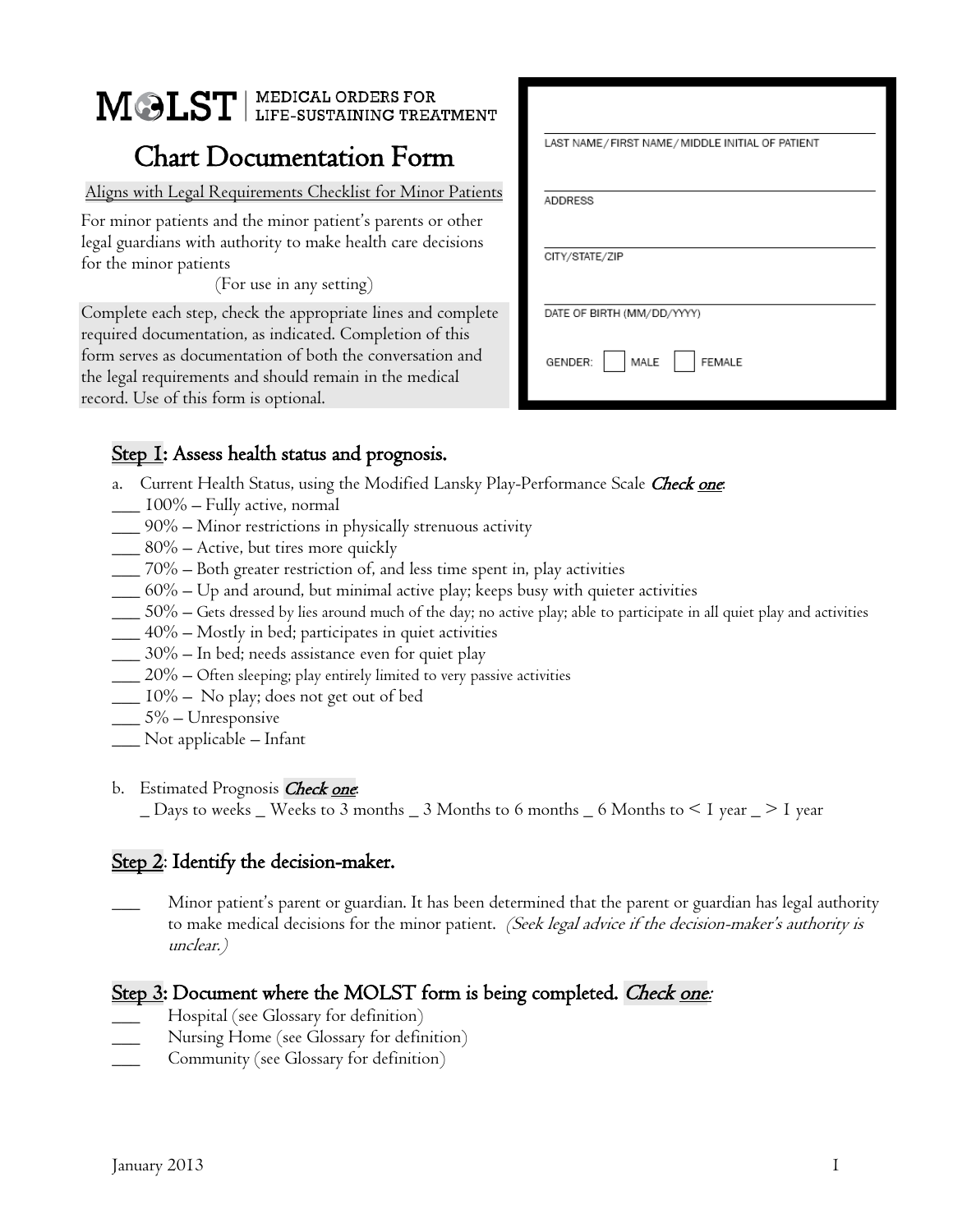#### Step 4: Discuss goals for care with the parent or guardian who will make the decision.

\_\_\_\_\_\_\_\_\_\_\_\_\_\_\_\_\_\_\_\_\_\_\_\_\_\_\_\_\_\_\_\_\_\_\_\_\_\_\_\_\_\_\_\_\_\_ \_\_\_\_\_\_\_\_\_\_\_\_\_\_\_\_\_\_\_\_\_\_\_\_\_\_

Review what the parent/guardian knows and wants to know about the patient's condition/prognosis. Provide new information about patient's condition/prognosis. Explore common understanding and differences. Determine next steps needed to resolve any differences.

\_\_\_\_\_\_\_\_\_\_\_\_\_\_\_\_\_\_\_\_\_\_\_\_\_\_\_\_\_\_\_\_\_\_\_\_\_\_\_\_\_\_\_\_\_\_\_\_\_\_\_\_\_\_\_\_\_\_\_\_\_\_\_\_\_\_\_\_\_\_\_\_\_\_\_\_\_\_\_\_\_\_ \_\_\_\_\_\_\_\_\_\_\_\_\_\_\_\_\_\_\_\_\_\_\_\_\_\_\_\_\_\_\_\_\_\_\_\_\_\_\_\_\_\_\_\_\_\_\_\_\_\_\_\_\_\_\_\_\_\_\_\_\_\_\_\_\_\_\_\_\_\_\_\_\_\_\_\_\_\_\_\_\_\_ \_\_\_\_\_\_\_\_\_\_\_\_\_\_\_\_\_\_\_\_\_\_\_\_\_\_\_\_\_\_\_\_\_\_\_\_\_\_\_\_\_\_\_\_\_\_\_\_\_\_\_\_\_\_\_\_\_\_\_\_\_\_\_\_\_\_\_\_\_\_\_\_\_\_\_\_\_\_\_\_\_\_ \_\_\_\_\_\_\_\_\_\_\_\_\_\_\_\_\_\_\_\_\_\_\_\_\_\_\_\_\_\_\_\_\_\_\_\_\_\_\_\_\_\_\_\_\_\_\_\_\_\_\_\_\_\_\_\_\_\_\_\_\_\_\_\_\_\_\_\_\_\_\_\_\_\_\_\_\_\_\_\_\_\_ \_\_\_\_\_\_\_\_\_\_\_\_\_\_\_\_\_\_\_\_\_\_\_\_\_\_\_\_\_\_\_\_\_\_\_\_\_\_\_\_\_\_\_\_\_\_\_\_\_\_\_\_\_\_\_\_\_\_\_\_\_\_\_\_\_\_\_\_\_\_\_\_\_\_\_\_\_\_\_\_\_\_ \_\_\_\_\_\_\_\_\_\_\_\_\_\_\_\_\_\_\_\_\_\_\_\_\_\_\_\_\_\_\_\_\_\_\_\_\_\_\_\_\_\_\_\_\_\_\_\_\_\_\_\_\_\_\_\_\_\_\_\_\_\_\_\_\_\_\_\_\_\_\_\_\_\_\_\_\_\_\_\_\_\_ \_\_\_\_\_\_\_\_\_\_\_\_\_\_\_\_\_\_\_\_\_\_\_\_\_\_\_\_\_\_\_\_\_\_\_\_\_\_\_\_\_\_\_\_\_\_\_\_\_\_\_\_\_\_\_\_\_\_\_\_\_\_\_\_\_\_\_\_\_\_\_\_\_\_\_\_\_\_\_\_\_\_

#### Briefly summarize content of discussion with the parent or guardian and the patient's goals for care.

#### Step 5: Parent or legal guardian has given informed consent to the treatment decision. Check all:

- Parent or legal guardian has been fully informed about the patient's medical condition and the risks, benefits and burdens of, and alternatives to, possible life-sustaining treatment.
- Parent or legal guardian has consented to the withholding, withdrawal or delivery of certain lifesustaining treatment, for which medical orders are written.
- Parent's or legal guardian's decision is patient-centered, in accordance with the patient's wishes, including the patient's religious and moral beliefs; or if the patient's wishes are not reasonably known and cannot with reasonable diligence be ascertained, in accordance with the patient's best interests. The parent's or legal guardian's assessment is based on the patient's wishes and best interests, not the parent's or guardian's, and includes consideration of:
	- the dignity and uniqueness of every person;
	- the possibility and extent of preserving the patient's life;
	- the preservation, improvement or restoration of the patient's health or functioning;
	- the relief of the patient's suffering; and
	- any medical condition and such other concerns and values as a reasonable person in the patient's circumstances would wish to consider.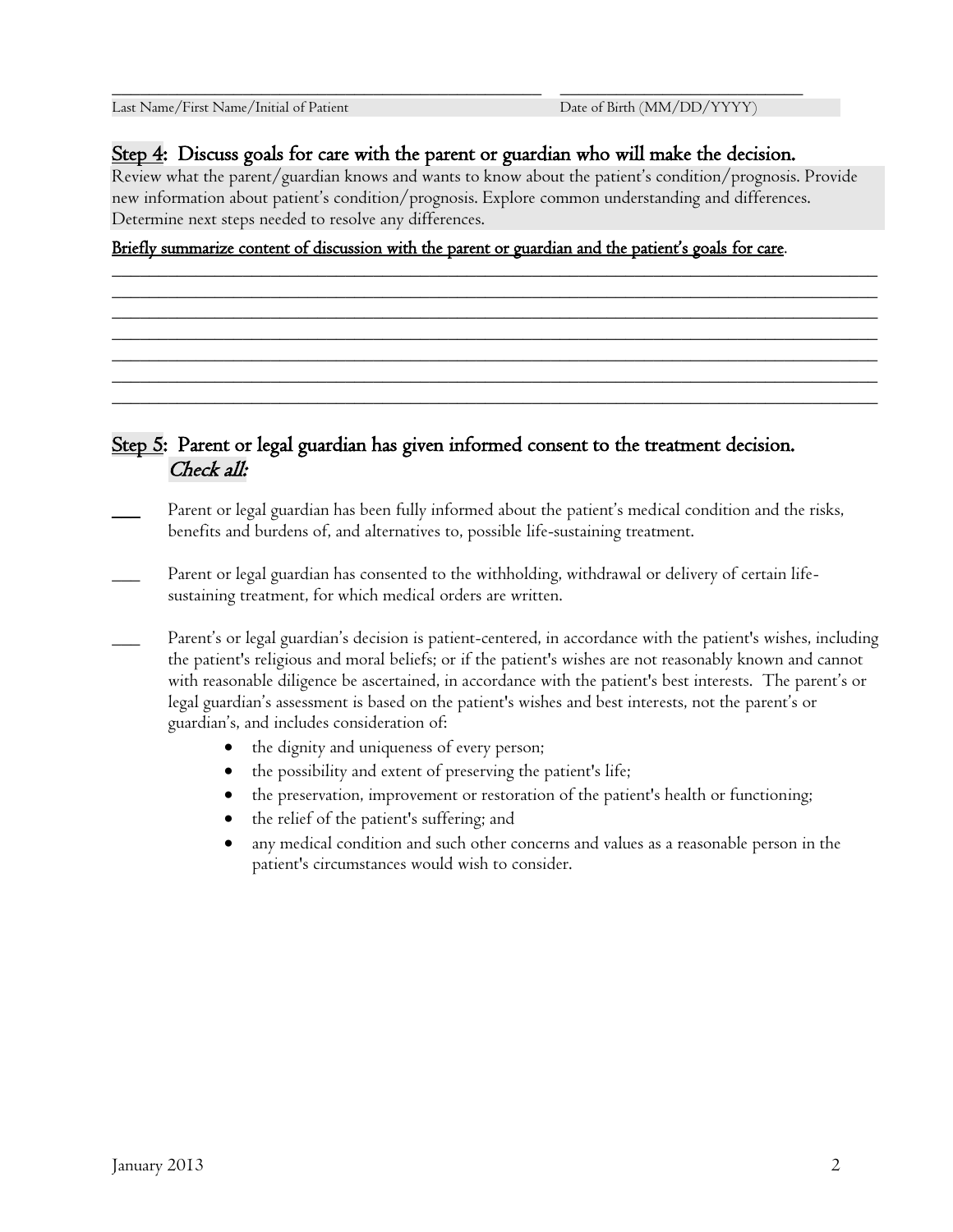# MOLST | MEDICAL ORDERS FOR

# Chart Documentation Form

Aligns with Legal Requirements Checklist for Minor Patients

For minor patients and the minor patient's parents or other legal guardians with authority to make health care decisions for the minor patients

(For use in any setting)

Complete each step, check the appropriate lines and complete required documentation, as indicated. Completion of this form serves as documentation of both the conversation and the legal requirements and should remain in the medical record. Use of this form is optional.

| LAST NAME / FIRST NAME / MIDDLE INITIAL OF PATIENT |  |  |
|----------------------------------------------------|--|--|
| ADDRESS                                            |  |  |
|                                                    |  |  |
| CITY/STATE/ZIP                                     |  |  |
| DATE OF BIRTH (MM/DD/YYYY)                         |  |  |
|                                                    |  |  |
| MALE<br>GENDER:<br><b>FEMALE</b>                   |  |  |

## Step 6: If the decision is to withhold or withdraw life sustaining treatment, the parent's or legal guardian's decision complies with the following clinical standards, as determined by the physician, with independent physician concurrence and, where applicable, by an ethics review committee. Check (i) and/or (ii) and (iii) and any applicable lines underneath:

- \_\_\_ (i) Treatment would be an extraordinary burden to the patient, and an attending physician determines, with the independent concurrence of another physician, that, to a reasonable degree of medical certainty and in accord with accepted medical standards,
	- the patient has an illness or injury which can be expected to cause death within six months, whether or not treatment is provided; or
	- the patient is permanently unconscious.
- \_\_\_ (ii) The provision of treatment would involve such pain, suffering or other burden that it would reasonably be deemed inhumane or extraordinarily burdensome under the circumstances; and the patient has an irreversible or incurable condition, as determined by an attending physician with the independent concurrence of another physician to a reasonable degree of medical certainty and in accord with accepted medical standards.

Note: The following special requirements do <u>not</u> apply to a decision for a patient in hospice or to a decision to withhold or withdraw life-sustaining treatment under clinical standard (i) above (death is expected within 6 months with or without treatment, or patient is permanently unconscious).

#### \_\_\_ Special requirements for declining artificial nutrition and hydration in a hospital (other than a hospice) over the attending physician's objection, based on "irreversible or incurable condition" (clinical standard (ii) above):

In a hospital (other than a hospice), when the medical order involves the withdrawal or withholding of nutrition or hydration provided by means of medical treatment, and the attending physician objects to the order, the ethics review committee (including a physician who is not directly responsible for the patient's care) or an appropriate court has determined that the medical order meets the patient-centered and clinical standards.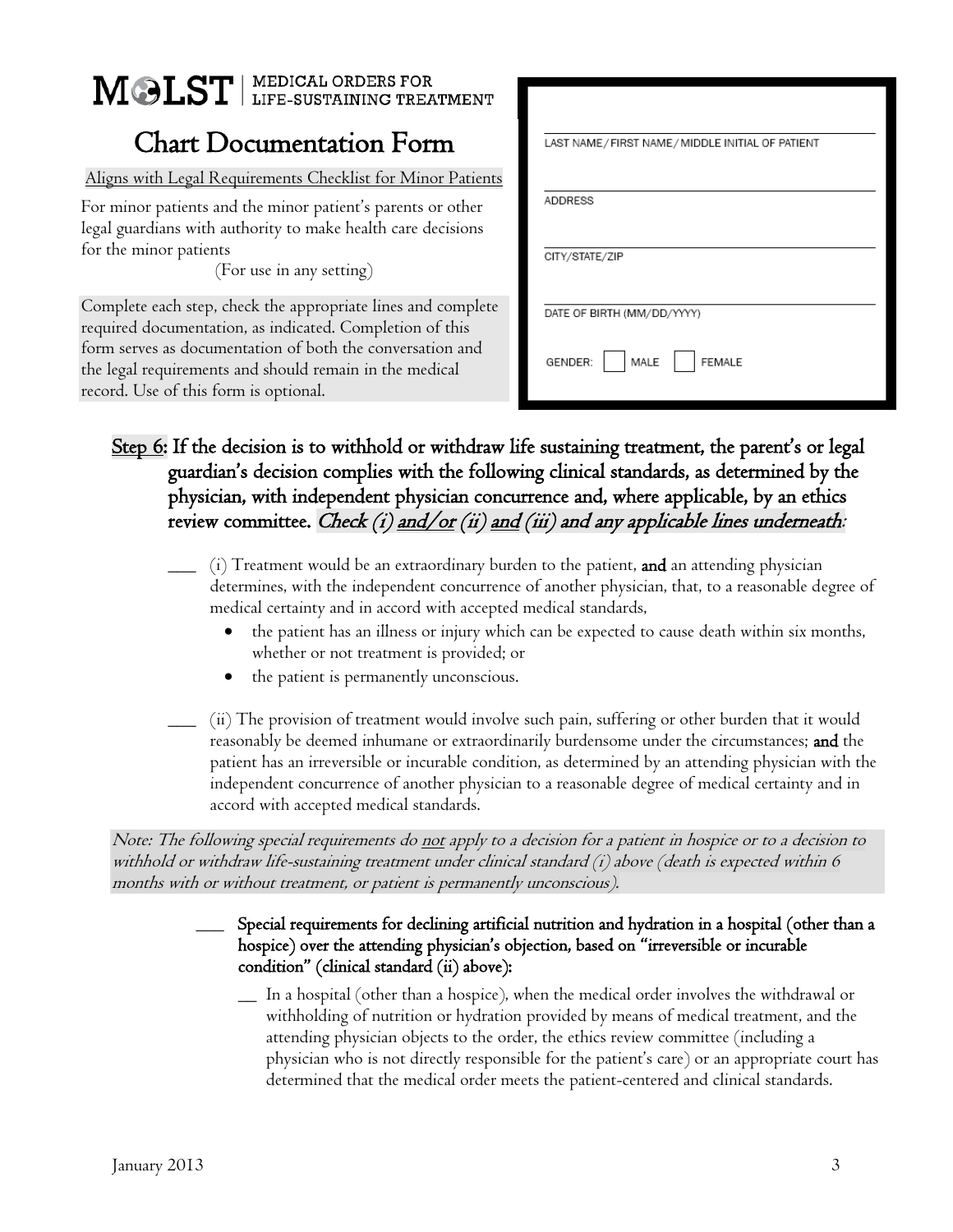#### \_\_\_ Special requirements for certain life sustaining treatments in a nursing home or in the community, based on "irreversible or incurable condition" (clinical standard (ii) above):

\_\_\_\_\_\_\_\_\_\_\_\_\_\_\_\_\_\_\_\_\_\_\_\_\_\_\_\_\_\_\_\_\_\_\_\_\_\_\_\_\_\_\_\_\_\_ \_\_\_\_\_\_\_\_\_\_\_\_\_\_\_\_\_\_\_\_\_\_\_\_\_\_

\_ In a nursing home or in the community, for MOLST orders other than a DNR order, an ethics review committee, (including at least one physician who is not directly responsible for the patient's care) or an appropriate court has determined that the orders meet the patient-centered and clinical standards.

\_\_\_\_\_\_\_\_\_\_\_\_\_\_\_\_\_\_\_\_\_\_\_\_\_\_\_\_\_\_\_\_\_\_\_\_\_\_\_\_\_\_\_\_\_\_\_\_\_\_\_\_\_\_\_\_\_\_\_\_\_\_\_\_\_\_\_\_\_\_\_\_\_ \_\_\_\_\_\_\_\_\_\_\_\_\_\_\_\_\_\_\_\_\_\_\_\_\_\_\_\_\_\_\_\_\_\_\_\_\_\_\_\_\_\_\_\_\_\_\_\_\_\_\_\_\_\_\_\_\_\_\_\_\_\_\_\_\_\_\_\_\_\_\_\_\_ \_\_\_\_\_\_\_\_\_\_\_\_\_\_\_\_\_\_\_\_\_\_\_\_\_\_\_\_\_\_\_\_\_\_\_\_\_\_\_\_\_\_\_\_\_\_\_\_\_\_\_\_\_\_\_\_\_\_\_\_\_\_\_\_\_\_\_\_\_\_\_\_\_ \_\_\_\_\_\_\_\_\_\_\_\_\_\_\_\_\_\_\_\_\_\_\_\_\_\_\_\_\_\_\_\_\_\_\_\_\_\_\_\_\_\_\_\_\_\_\_\_\_\_\_\_\_\_\_\_\_\_\_\_\_\_\_\_\_\_\_\_\_\_\_\_\_ \_\_\_\_\_\_\_\_\_\_\_\_\_\_\_\_\_\_\_\_\_\_\_\_\_\_\_\_\_\_\_\_\_\_\_\_\_\_\_\_\_\_\_\_\_\_\_\_\_\_\_\_\_\_\_\_\_\_\_\_\_\_\_\_\_\_\_\_\_\_\_\_\_ \_\_\_\_\_\_\_\_\_\_\_\_\_\_\_\_\_\_\_\_\_\_\_\_\_\_\_\_\_\_\_\_\_\_\_\_\_\_\_\_\_\_\_\_\_\_\_\_\_\_\_\_\_\_\_\_\_\_\_\_\_\_\_\_\_\_\_\_\_\_\_\_\_ \_\_\_\_\_\_\_\_\_\_\_\_\_\_\_\_\_\_\_\_\_\_\_\_\_\_\_\_\_\_\_\_\_\_\_\_\_\_\_\_\_\_\_\_\_\_\_\_\_\_\_\_\_\_\_\_\_\_\_\_\_\_\_\_\_\_\_\_\_\_\_\_\_ \_\_\_\_\_\_\_\_\_\_\_\_\_\_\_\_\_\_\_\_\_\_\_\_\_\_\_\_\_\_\_\_\_\_\_\_\_\_\_\_\_\_\_\_\_\_\_\_\_\_\_\_\_\_\_\_\_\_\_\_\_\_\_\_\_\_\_\_\_\_\_\_\_ \_\_\_\_\_\_\_\_\_\_\_\_\_\_\_\_\_\_\_\_\_\_\_\_\_\_\_\_\_\_\_\_\_\_\_\_\_\_\_\_\_\_\_\_\_\_\_\_\_\_\_\_\_\_\_\_\_\_\_\_\_\_\_\_\_\_\_\_\_\_\_\_\_ \_\_\_\_\_\_\_\_\_\_\_\_\_\_\_\_\_\_\_\_\_\_\_\_\_\_\_\_\_\_\_\_\_\_\_\_\_\_\_\_\_\_\_\_\_\_\_\_\_\_\_\_\_\_\_\_\_\_\_\_\_\_\_\_\_\_\_\_\_\_\_\_\_ \_\_\_\_\_\_\_\_\_\_\_\_\_\_\_\_\_\_\_\_\_\_\_\_\_\_\_\_\_\_\_\_\_\_\_\_\_\_\_\_\_\_\_\_\_\_\_\_\_\_\_\_\_\_\_\_\_\_\_\_\_\_\_\_\_\_\_\_\_\_\_\_\_

#### Ethics Committee Review:

(iii) The concurring physician's determination is **documented below**.

## Step 7: Assess minor patient's capacity and secure minor's informed consent if he/she has capacity. Check  $(i)$  or  $(ii)$

\_\_\_\_\_\_\_\_\_\_\_\_\_\_\_\_\_\_\_\_\_\_\_\_\_\_\_\_\_\_\_\_\_\_\_\_\_\_\_\_\_\_\_\_\_\_\_\_\_\_\_\_\_\_\_\_\_\_\_\_\_\_\_\_\_\_\_\_\_\_\_

\_\_\_\_\_\_\_\_\_\_\_\_\_\_\_\_\_\_\_\_\_\_\_\_\_\_\_\_\_\_\_\_\_\_\_\_\_\_\_\_\_\_\_\_\_\_\_\_\_\_\_\_\_\_\_\_\_\_\_\_\_\_\_\_\_\_\_\_\_\_\_ \_\_\_\_\_\_\_\_\_\_\_\_\_\_\_\_\_\_\_\_\_\_\_\_\_\_\_\_\_\_\_\_\_\_\_\_\_\_\_\_\_\_\_\_\_\_\_\_\_\_\_\_\_\_\_\_\_\_\_\_\_\_\_\_\_\_\_\_\_\_\_ \_\_\_\_\_\_\_\_\_\_\_\_\_\_\_\_\_\_\_\_\_\_\_\_\_\_\_\_\_\_\_\_\_\_\_\_\_\_\_\_\_\_\_\_\_\_\_\_\_\_\_\_\_\_\_\_\_\_\_\_\_\_\_\_\_\_\_\_\_\_\_ \_\_\_\_\_\_\_\_\_\_\_\_\_\_\_\_\_\_\_\_\_\_\_\_\_\_\_\_\_\_\_\_\_\_\_\_\_\_\_\_\_\_\_\_\_\_\_\_\_\_\_\_\_\_\_\_\_\_\_\_\_\_\_\_\_\_\_\_\_\_\_

(i) Patient has capacity to make medical decisions. Check both

\_\_\_The attending physician, in consultation with the minor patient's parent or guardian, has determined that the patient has the ability to understand and appreciate the nature and consequences of DNR and life-sustaining treatment orders, including benefits and burdens of, and alternatives to, such orders, and to reach an informed decision regarding the orders.

\_\_\_The minor patient has been fully informed about his/her medical condition and the risks, benefits, burdens and alternatives of possible life-sustaining treatment. The minor patient has consented to the withholding, withdrawal or delivery of certain life-sustaining treatment, for which medical orders are written.

\_\_\_ (ii) Patient lacks capacity to make medical decisions. The attending physician, in consultation with the minor patient's parent or guardian, has determined that the patient lacks the ability to understand and appreciate the nature and consequences of DNR and life-sustaining treatment orders, including benefits and burdens of, and alternatives to, such orders, and to reach an informed decision regarding the orders.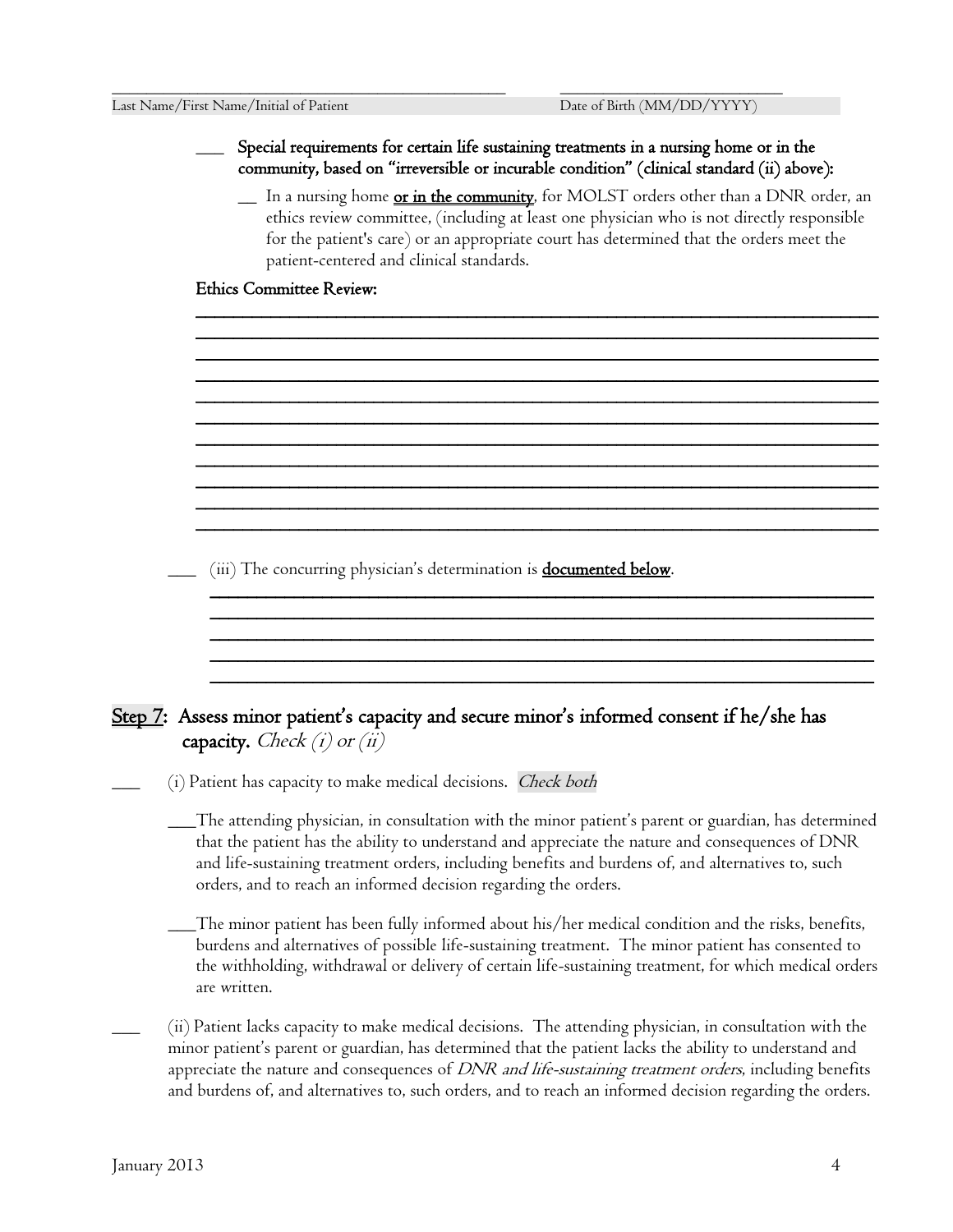# MOLST | MEDICAL ORDERS FOR Chart Documentation Form

Aligns with Legal Requirements Checklist for Minor Patients For minor patients and the minor patient's parents or other legal guardians with authority to make health care decisions for the minor patients

(For use in any setting)

Complete each step, check the appropriate lines and complete required documentation, as indicated. Completion of this form serves as documentation of both the conversation and the legal requirements and should remain in the medical record. Use of this form is optional.

| LAST NAME / FIRST NAME / MIDDLE INITIAL OF PATIENT |  |  |
|----------------------------------------------------|--|--|
|                                                    |  |  |
| <b>ADDRESS</b>                                     |  |  |
| CITY/STATE/ZIP                                     |  |  |
|                                                    |  |  |
| DATE OF BIRTH (MM/DD/YYYY)                         |  |  |
| MALE<br>GENDER:<br><b>FEMALE</b>                   |  |  |

# Step 8: Notify minor patient of capacity determination. *Check one*

- Notice of the determination that the minor patient lacks medical decision-making capacity has been given to the minor patient (the patient may be able to comprehend such notice).
- Notice of the determination that the minor patient lacks medical decision-making capacity has not been given to the minor patient because there is no indication of the patient's ability to comprehend the information.

# Step 9: Notify other parent or guardian besides the one who consented in Step 5. *Check one.*

- There is a parent or guardian other than the one who consented in Step 5, and that parent or guardian has been informed of the decision.
- There is no reason to believe that the minor patient has a parent or guardian other than the one who consented in Step 5.
- There is reason to believe that the minor patient has a parent or guardian other than the one who consented in Step 5, and that parent or guardian (including a non-custodial parent or guardian) has not been informed of the decision. Reasonable efforts have been made to determine if the un-informed parent or guardian has maintained substantial and continuous contact with the minor; and: Check  $(i)$  or  $(ii)$ 
	- $\frac{1}{\sqrt{1-\frac{1}{n}}}$  (i) It has been determined that the un-informed parent or guardian has not maintained substantial and continuous contact with the minor.
	- $\_$  (ii) It has been determined that the un-informed parent or guardian has maintained substantial and continuous contact with the minor. The other parent or guardian could not be notified after diligent efforts were made to do so.